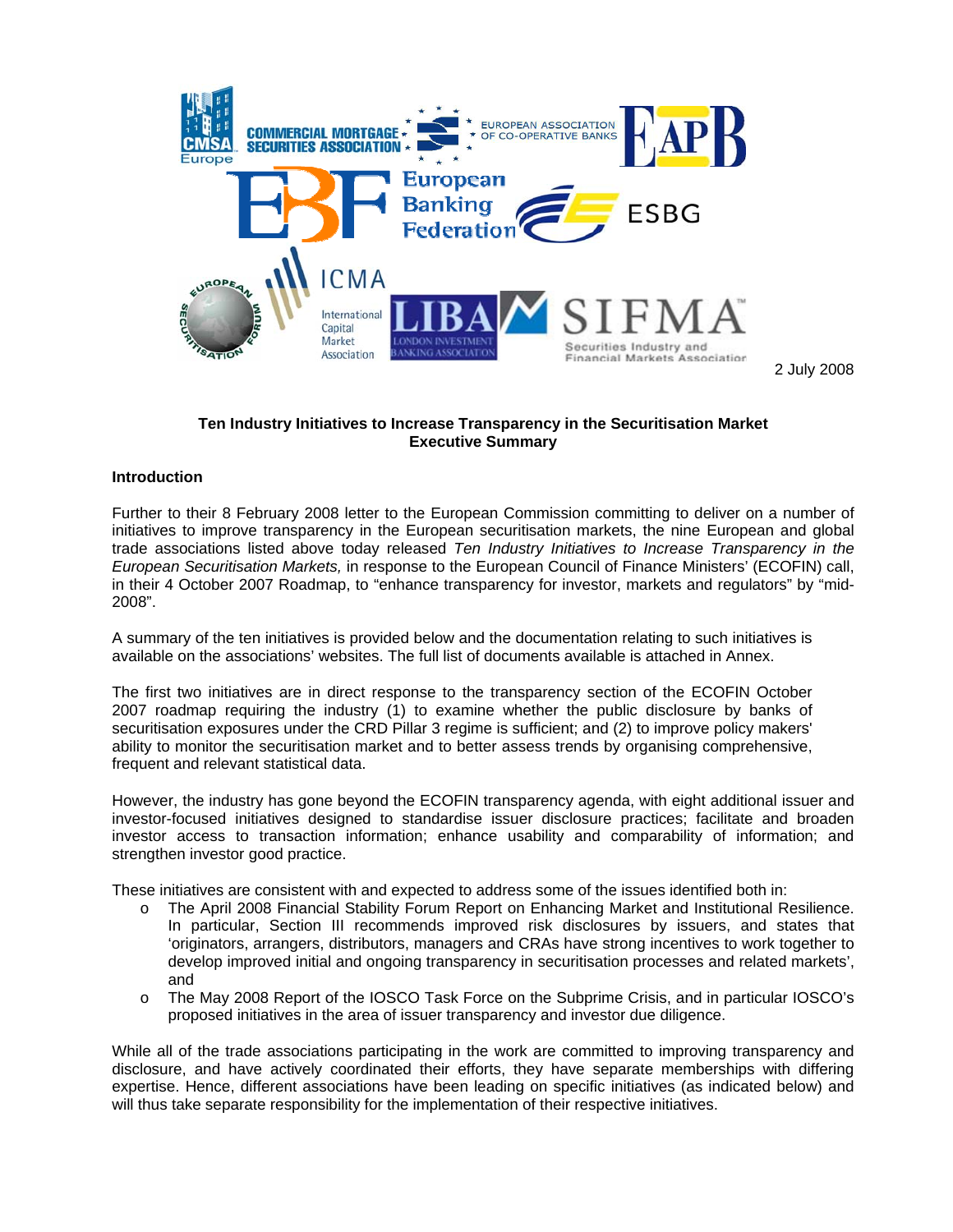Finally, the ESF is working together with the American Securitization Forum (ASF) and SIFMA on two global initiatives that are intended to complement the ten initiatives, namely:

- o A report on securitisation and structured credit markets including recommendations to rebuild investor and broader public confidence in these markets. The report will serve as a basis to develop and promote the adoption of guiding principles for appropriate market standards and industry good practice in key areas. The report is expected to be released during the summer.
- o Recommendations on credit rating agencies and structured finance ratings, designed to address the decline in investor confidence and enhance the ability of market participants to understand credit ratings in the context of their own independent credit assessment. This work is also expected to be completed during the summer.

### **Summary of the Ten Industry Initiatives Increase Transparency**

# **Transparency Initiatives in response to October 2007 ECOFIN**

# *1: Increasing Transparency in the Reporting of Securitisation Exposures under the Capital Requirements Directive Pillar 3 (Association leads: EBF, LIBA, ESBG, EACB, EAPB)*

The objective of this initiative is to promote sound, consistent and appropriately granular implementation of the securitisation related CRD disclosure requirements.

The associations completed (1) a survey of investors on possible additional disclosure information that short-term providers of liquidity would have found helpful to obtain in mid to late 2007; and (2) a comparative survey of Pillar 3 implementation.

On the basis of the results of the above work, and taking account of subsequent international developments (e.g. FSF and CEBS recommendations), the associations developed draft Industry Good Practice Guidelines for Pillar 3 disclosures by banks. The guidelines are being issued for stakeholder consultation from 30 June to 15 September 2008 and will be finalised by 31 October 2008. Firms will be able to use them in developing their first Pillar 3 disclosures in early 2009.

### *2: Organise Comprehensive, Frequent and Relevant Statistical Data: New Securitisation Data Report (Association leads: ESF, SIFMA, CMSA, ICMA)*

In order to provide further transparency to market participants and assist policymakers in their monitoring and assessing of trends in the securitisation market, the associations have developed a new Securitisation Data Report for the quarter ending on 30 June 2008. This Report is the first publicly-available report that consolidates relevant aggregated European and US data about the securitisation markets. It will be produced each quarter thereafter, with monthly supplements on spread and price data.

The report contains the following statistical data relating to the European and US securitisation markets:

### Term securitisation (ABS, CMBS, RMBS, CDOs)

- 1. Issuance activity (by country of collateral, type of collateral and rating);
- 2. Securitisation issuance by deal size;
- 3. Balances outstanding (as above for issuance);
- 4. Rating changes by country of collateral and collateral type;
- 5. Credit spread changes;
- 6. Changes in credit prices;
- 7. Indices data;
- 8. Primary distribution pattern by investor type and investor location.

### Asset-backed commercial paper (ABCP)

- 1. Historical Issuance;
- 2. Issuance by issuer nationality and by programme type;
- 3. Volumes outstanding by issuer nationality and by programme type;
- 4. Spread changes;
- 5. Primary distribution pattern by investor type and investor location.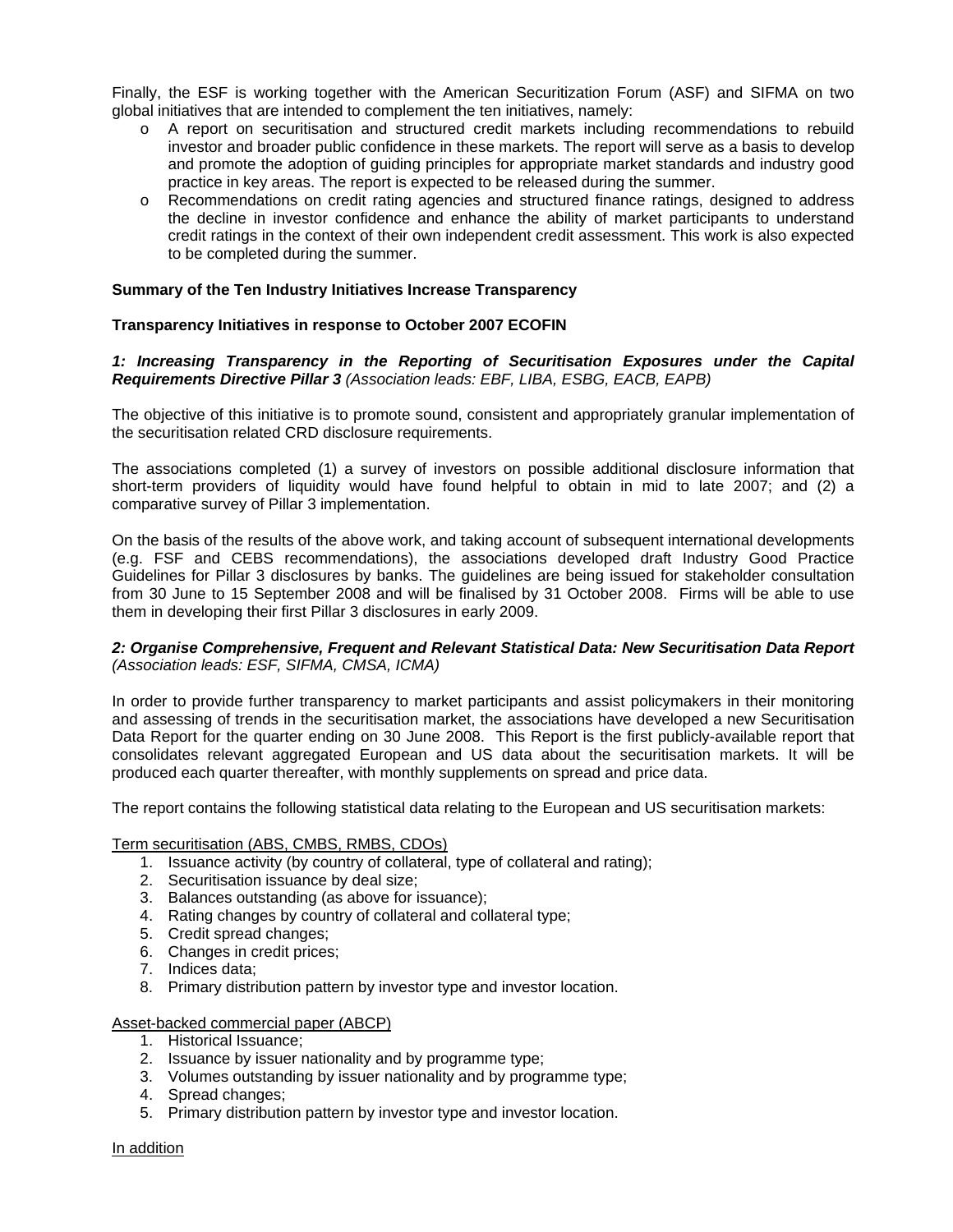- 1. Global comparative issuance data;
- 2. Securitisation market highlights and commentary;
- 3. Methodological summary for the statistical data presented.

# **Additional Issuer And Investor Transparency Initiatives**

### *3: ABCP Issuer Disclosure Code of Conduct/Principles (Association Leads: ICMA, ESF)*

Following a survey of ABCP market activity, investor feedback, and a review of the legal obstacles to disclosure in the ABCP market, the associations have finalised, following consultation with industry, an ABCP issuer disclosure code of conduct to encourage consistent, relevant and regular reporting to investors in the ABCP market.

# *4: Term Securitisation Issuer Transparency and Disclosure Principles (Association leads: ESF, SIFMA, CMSA)*

The associations consulted with a group of securitisation investors as to steps that would help improve transparency and information flow in RMBS and ABS markets. In response, the associations are developing asset-specific recommendations for transparency and reporting by issuers, tailored to the needs of separate RMBS, CMBS, CDO, consumer ABS, insurance securitisation and other asset classes. Drafts of 'Issuer Transparency and Disclosure Principles' for RMBS and CMBS are being developed first, with the other asset classes to follow. The associations expect to issue the principles for RMBS and CMBS by the end of 2008, and for the other asset classes soon thereafter.

# *5: Opening Access to Transaction Information* (Association leads: ESF, SIFMA, CMSA)

The associations believe that on EEA-listed public term transactions upfront and ongoing information should be openly accessible, whether through the use of websites managed by parties to a transaction or through the services of commercial data providers. In some cases, the websites used for this purpose utilise passwords to monitor access. If the website provider wishes to retain the password restriction on widely marketed transactions, issuers will be encouraged to either i) make sure that the pertinent information is also available from an unrestricted source or ii) 'comply or explain' by including an explanation in the relevant prospectus as to the rationale for retaining password restrictions, and not making the information publicly available through other means. This issue, which applies to RMBS, CDOs, ABS and CMBS, will be addressed in the Issuer Transparency and Disclosure Principles above.

### *6: Development of Industry Data Portals (Association leads: ESF, SIFMA, CMSA)*

The initiatives described above to improve access to EEA issuers and other websites will make prospectuses and investor reports available to a broader category of investors, thereby increasing transparency, and enabling a greater level of analysis and facilitating comparisons of transaction performance. It is expected that the competitive environment for the provision of data will drive data vendors to develop 'data portals' whereby such information can be centrally accessed through those sites at low or no cost. In June, two commercial data providers launched such portals, providing open access to over 1,000 EEA-listed securitisation prospectuses and investor reports. The associations are encouraging additional data providers to consider similar initiatives.

### *7: RMBS and CDO Issuer/Manager Directories on ESF Website (Association lead: ESF)*

As a first step in helping to make information more broadly available and more easily accessible, the ESF now provides on its website a centralised directory of known European RMBS issuer and CDO manager links to various portal, issuer/manager, trustee or management company, stock exchange and data provider websites.

### *8: Improve Standardisation and Digitisation of Reporting Templates and Granularity of Information (Associations Lead: ESF, SIFMA, CMSA)*

Investors need information in an easily usable format and at a relevant level of granularity. Since at the present time there is a variety of legal considerations relating to securitisation disclosure, as well as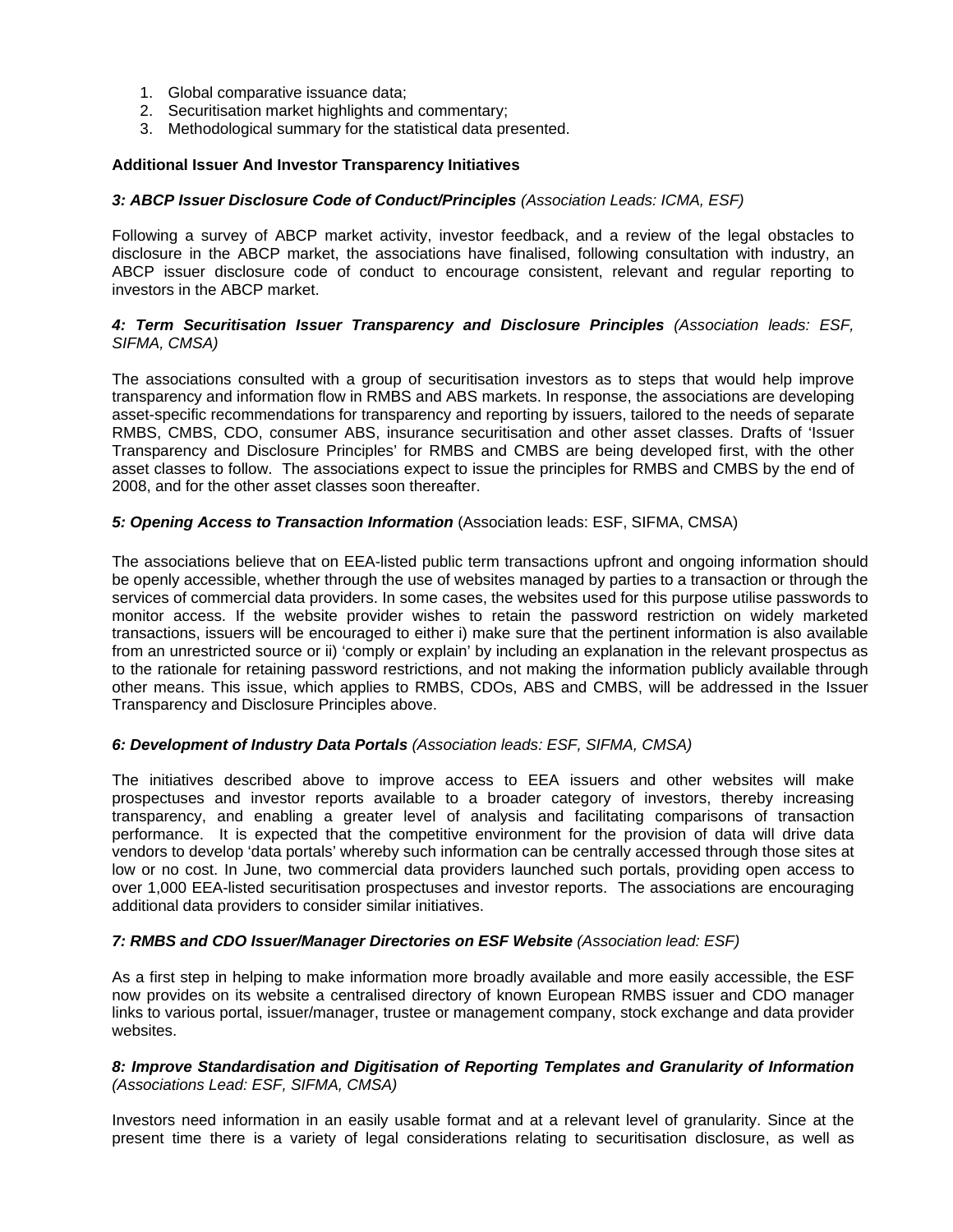differences in business practices across the EU, the associations prepared three surveys describing the current legal infrastructure around disclosure, current business practices for term securitisation, an assetspecific review for the credit card ABS sector, and an analysis of the legal issues for term securitisation disclosure in the EU. In the US, the American Securitization Forum (ASF) is working with its issuer, investor and credit rating agency members to develop standardised issuance and surveillance formats for US nonagency RMBS that will incorporate existing data requirements as well as a substantial increase in new loanlevel data fields. Rather than issuers of US RMBS delivering similar data in different formats to the credit rating agencies and investors, issuers will be encouraged to deliver data in a more standardised format to each rating agency. The ESF will explore a similar project for European RMBS transactions by updating the existing ESF Securitisation Market Practice Guidelines. This effort will likely focus on either developing country-specific reports, or eventually a single pan-European format to the extent that differences in national regulatory reporting formats can be overcome. In respect of CMBS, CMSA has also developed and continues to refine a standardised reporting format for CMBS transactions. In addition, the associations are actively discussing further enhancements to transparency via greater digitisation of reporting formats and the inclusion of loan-by-loan reporting to increase the granularity of information provided to investors. Any such practices will need to be considered carefully to ensure that the data provided to investors would not result in a breach of relevant data protection or bank secrecy laws. It will need to also take account of existing country-specific reporting formats, such as those utilised for the German True Sale Initiative (TSI) by certain sellers. The US ASF reporting formats are expected to be finalised in 2008 and implemented in 2009. European implementation will be coordinated with US implementation.

### *9: Standardising Definitions* **(Associations Lead: ESF, SIFMA, CMSA)**

In a global marketplace, investors and other market participants need consistency in the definitions of various products. For example, 'subprime RMBS' and 'non-conforming RMBS' have a different meaning in the US, UK and other countries. The associations prepared questionnaires (for RMBS and CMBS structures) regarding the use of definitions in RMBS and CMBS structures globally. Part of the challenge for nonconforming and subprime RMBS in Europe is that standardised consumer credit scores are not publicly available, as are FICO scores in the US. In the US, FICO scores are a determining factor as to what is categorised as prime vs. subprime RMBS. As a result, and until a publicly-usable consumer credit scoring framework is developed in Europe, the associations drafted a comparative table as to the meanings of 'nonconforming RMBS' and 'subprime RMBS,' which is included in the RMBS questionnaire. The CMBS questionnaire has already been circulated. The RMBS questionnaire will be launched in the near future. ESF and SIFMA are interested in coordinating their RMBS and ABS efforts in this area with the Expert Group on Credit Histories recently established by the European Commission. Timing will depend on the progress of this group.

# *10: Developing Investor Credit Assessment and Valuations Principles (Association leads: ESF, SIFMA, CMSA)*

In addition to initiatives to improve data provided to investors, it is important that institutional investors categorised as professional to participate in this market, have the internal processes in place to be able to analyse, assess, value and compare securitisation investments, since in the past some investors may have placed too heavy reliance upon the credit rating agencies. In the first instance, the associations are in the process of developing securitisation investor credit assessment principles to ensure investors have well articulated investment processes in place to independently assess the credit of a transaction. In addition, the associations are discussing securitisation investor valuation principles, in particular for structured credit investors who are subject to mark to market rules. Draft principles are expected to be circulated in the summer of 2008, with implementation targeted for year end 2008 or shortly thereafter.